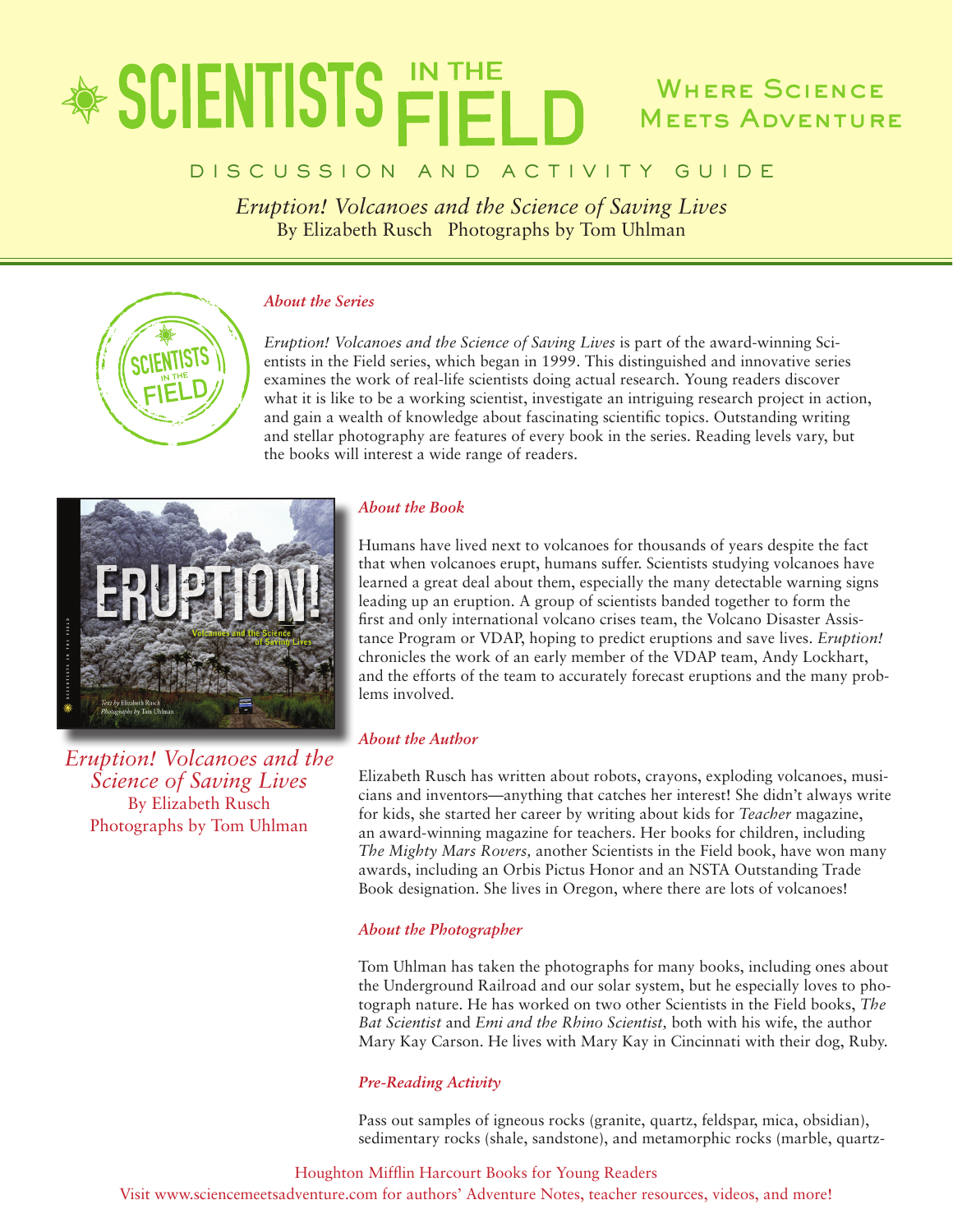## D i s c u s s i o n a n d a c t i v i t y G u i d e Eruption! Volcanoes and the Science of Saving Lives

By Elizabeth Rusch Photographs by Tom Uhlman

ite, slate). Review the way these rocks are formed. Pass out some local rocks and try to place them in the correct category.

If you can obtain some pumice stones, have students predict whether or not rocks float or sink (which should have most students rolling their eyes at the question—of course they sink). Fill a container with water. Drop in several of the local rocks and any quartz or granite or sandstone and watch them sink. Then drop in the pumice stone. Why does the pumice stone float?

Take a look at the long-range weather forecasts from *Farmer's Almanac* and other sources. Would anyone use these predictions for planning purposes? Now look at shortterm weather predictions (forty-eight hours or less). How accurate are these and what value do they have for planning purposes? Discuss how difficult it can be to predict the weather, even if you are a trained meteorologist. Discuss the challenges scientists might likewise face in predicting volcanic eruptions.

### *Discussion Questions*

Yogyakarta is a city of up to 500,000 people, which is about the same range of population as Long Beach, Atlanta, Miami, or New Orleans. What would be the financial and social ramifications of ordering cities of this size to evacuate? Keep in mind Andy Lockhart's quote on page 9: "*'Evacuations hold their own dangers,' Andy explained. 'Very old people, very young babies, and very sick people can suffer and even die from the stress of an evacuation.'*"

Lockhart's team also worries about the impact of making a mistake: "*Andy and his colleagues knew that most people are only willing to be evacuated once. If nothing happens, locals might ignore future warnings.*" (p. 9) Given tight budgets and the difficulty of the task, does it make more sense to fund aid after a disaster or fund disaster prevention? Why is it easier to fund disaster aid than disaster prevention?

Satellites provide information about sulfur dioxide emissions, temperature, location of ash clouds, direction of wind, the amount of gasses, and more. Communication technology allows immediate release of information to concerned parties. Have we made enough advances in technology to change laws concerning hurricane, earthquake, volcano, or other weather-related evacuation procedures? Should people be legally required to evacuate? Should places prone to volcano damage have federal standards in place that determine where buildings should be placed and how they should be constructed? Is there a limit to how many times our government should rebuild and repair damage caused by natural disasters?

Why are the volcanoes in some areas more dangerous than those in other areas?

Many towns around the world are close to volcanoes. When a volcano is dormant, it is easy to forget how dangerous it is. The city of Armero was forty-five miles from Nevado del Ruiz and when it erupted in 1985, and the surging volcanic mudflows killed 23,000 people. Mt. Vesuvius is five km from the town of Pompeii, and the eruption in 79 AD killed 16,000 people. Use a local map and locate places that are 50 miles from your school and places that are 3 miles away. If one of those locations were a volcano, would you be concerned?

Pyroclastic flows can travel 100 miles per hour and volcanic mudflows or lahars can travel 50 miles per hour. If a volcano was 5 miles away how quickly would a pyroclastic flow or a lahar reach your town following an eruption? How fast can a person travel on foot? How much time would it take to get everyone in your neighborhood and your town to safety?

### *Applying and Extending Our Knowledge*

On page 14 the volcanoes on Hawaii are described as ones that would produce "slowly bubbling lava." Other volcanoes, however, produce "pyroclastic flows" of incredible destructive power. While there are many excellent books and online resources for understanding the geology behind this book, a great source for activities is the book by Matthys Levy and Mario Salvadori, *Earthquakes, Volcanoes, and Tsunamis: Projects and Principles for Beginning Geologists* (an excellent complement to *Eruption!*). Many of the activities below are also found in Levy and Salvadori's book.

• Build a mound of sand to resemble a mountain. Place a film canister inside the mound so that the opening of the container is level with the top of the "mountain," forming a "crater." In the container place about a halfteaspoon of baking soda, some liquid soap, and (make sure to add this last) red wine vinegar. Students should be able to see "slowly bubbling lava" flow down the side of the mountain.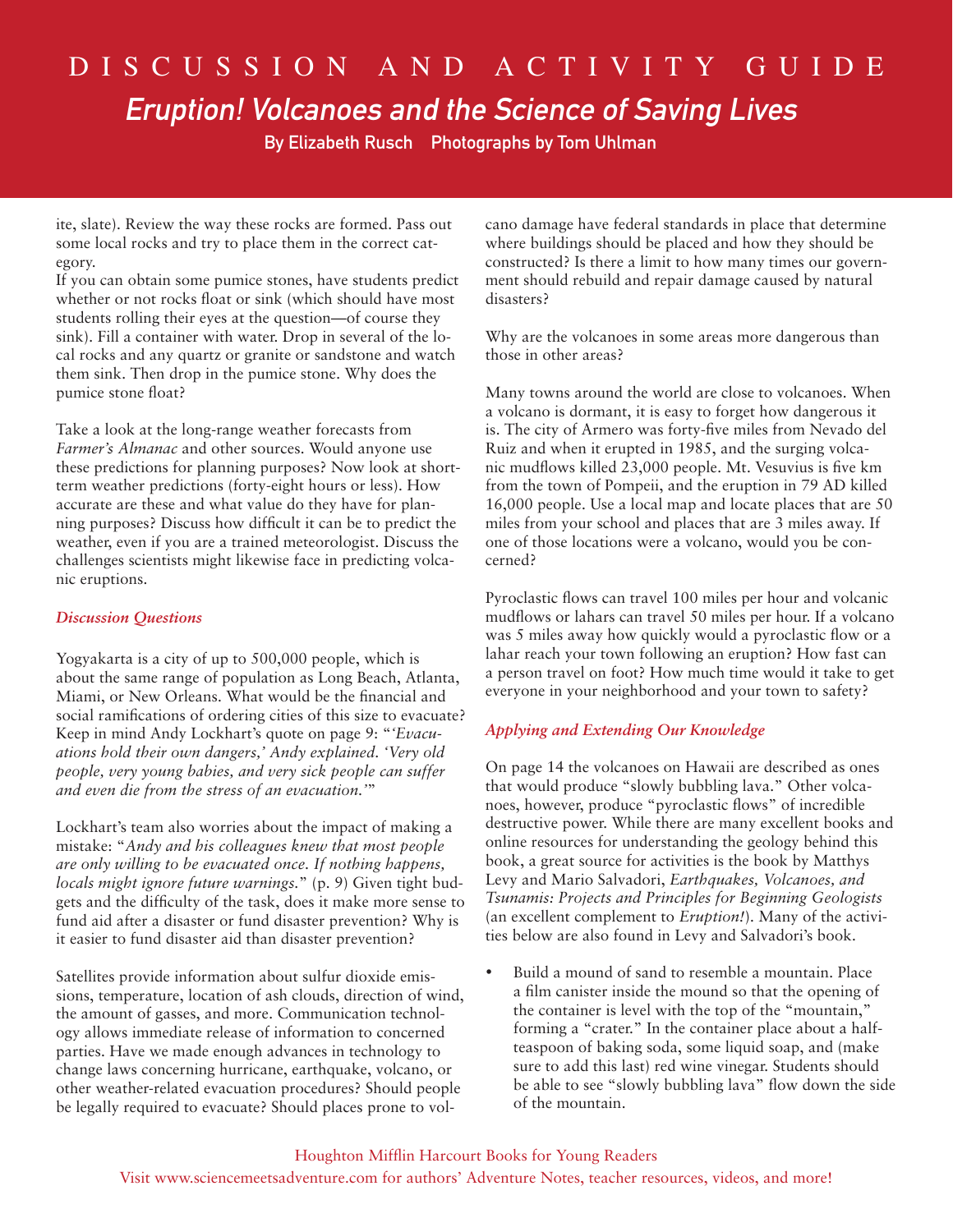## D i s c u s s i o n a n d a c t i v i t y G u i d e Eruption! Volcanoes and the Science of Saving Lives

By Elizabeth Rusch Photographs by Tom Uhlman

- To demonstrate more of a "pyroclastic flow," repeat the above procedure, but this time quickly cap the film canister and have ready some sand to quickly pour over the lid (it only takes seconds for the lid to blow off). You may wish to do this as a demonstration, and please make sure that you demonstrate proper safety steps by wearing safety glasses and a lab coat (this experiment can be messy). We recommend practicing this experiment without students several times to ascertain how much baking soda and red wine vinegar to use for the safest and most effective demonstration.
- A smoking volcano can be demonstrated by making a hole at the bottom of the mountain and inserting an air tube up to the top. The smoke can come from dry ice or burning kindling over moist paper. Please observe careful safety procedures for using dry ice or for building a fire. This activity may best be suited for doing outside the classroom.
- And don't forget that the way in which gasses contribute to volcanoes can be very easily demonstrated by simply shaking a carbonated beverage that is tightly capped and then by slowly unscrewing the cap. Most of us will not need the reminder that this can be very messy!

### Common Core Connections

RST.6-8.3. Follow precisely a multistep procedure when carrying out experiments, taking measurements, or performing technical tasks.

W.6.7. Conduct short research projects to answer a question, drawing on several sources and refocusing the inquiry when appropriate.

There are several different types of volcanoes.

- Have students research the different types of volcanoes and build or draw them.
- • Have students show online pictures or videos of the various types of volcanoes, including any videos showing eruptions.
- Distribute map templates of the world and have students locate active volcanoes. Students should annotate the map to indicate the type of volcano, dates of its most recent eruption, and predictions of when it will erupt next.

### Common Core Connections

RH.6-8.7. Integrate visual information (e.g., in charts, graphs, photographs, videos, or maps) with other information in print and digital texts.

RI.6.7. Integrate information presented in different media or formats (e.g., visually, quantitatively) as well as in words to develop a coherent understanding of a topic or issue.

W.6.7. Conduct short research projects to answer a question, drawing on several sources and refocusing the inquiry when appropriate.

According to the text, earthquakes function as one of the earliest clues that a volcano is getting ready to erupt. Since volcanoes tend to be located around the edges of tectonic plates, it's useful to learn about how the plates grind up against each other. To better understand these plates, try this demonstration from the Levy and Salvadori book, mentioned above:

Lower an egg into boiling water, turn the heat down, and keep it in the water for about 7 to 9 minutes. Put it under cool water. The egg should NOT be hardboiled. Gently tap the egg against a flat counter, creating various "plates" on your egg planet. You should have a variety of plates that have a variety of sizes. Now squeeze the egg between two fingers and observe what happens to the various plates.

### Common Core Connections

RST.6-8.3. Follow precisely a multistep procedure when carrying out experiments, taking measurements, or performing technical tasks.

W.6.7. Conduct short research projects to answer a question, drawing on several sources and refocusing the inquiry when appropriate.

There are many online sources describing volcano-warning systems. Basically these warning systems state that the volcanic risk is normal, slightly dangerous, more dangerous, or very dangerous. The systems are color coded from green to yellow to orange and up to red. But how does this warning system get tied to the level of danger involved with a potential eruption?

• Have students investigate the USGS interactive volcano map (volcanoes.usgs.gov) and examine which volcanoes have higher warning colors. Then have students go to www.volcano.si.edu and research what is happening at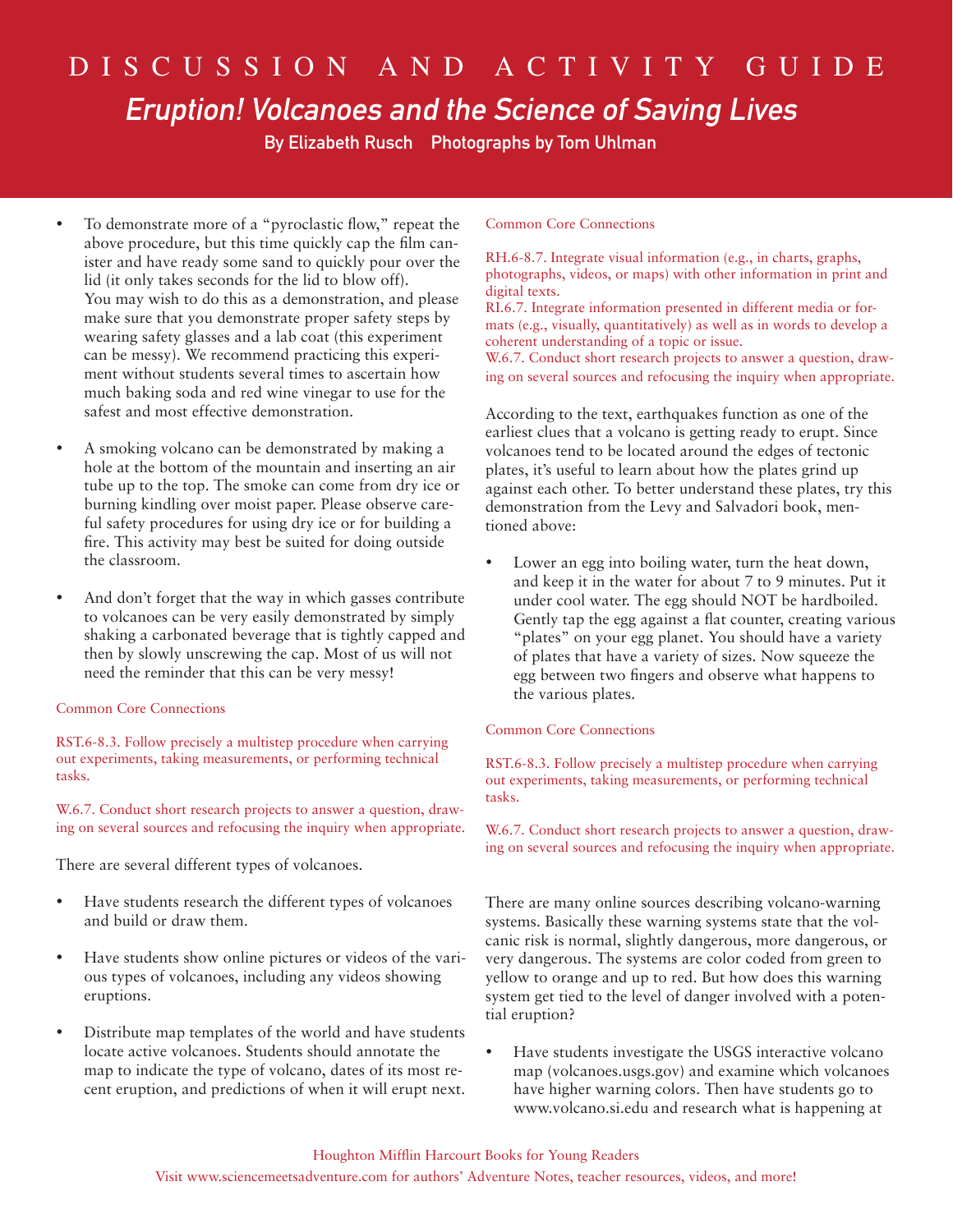# D I S C U S S I O N A N D A C T I V I T Y G U I D E

## Eruption! Volcanoes and the Science of Saving Lives

By Elizabeth Rusch Photographs by Tom Uhlman

the volcanoes with elevated warning colors.

• What is the volcano physically doing that causes the color categories to change?

### Common Core Connection

RH.6-8.7. Integrate visual information (e.g., in charts, graphs, photographs, videos, or maps) with other information in print and digital texts.

RI.6.7. Integrate information presented in different media or formats (e.g., visually, quantitatively) as well as in words to develop a coherent understanding of a topic or issue.

W.6.7. Conduct short research projects to answer a question, drawing on several sources and refocusing the inquiry when appropriate.

GPS devices locate precisely where various features exist on a volcano, using longitude and latitude lines. These measurements function as the guides that allow the USGS scientist Dan Dzurisin to monitor precisely where the ground swellings on Mount St. Helens are located.

- • Find the longitude and latitude of your school to the nearest degree.
- Using Google Maps, zoom in to the location of your school. Print out maps for students and have them insert and label a grid showing the precise location of the classroom.
- If your classroom has a document camera, use this tool to share several of the students' maps to show that each student should have the exact same coordinates (and to explain the factors that cause any errors).
- Share the exact GPS location (which can be found online through a longitude latitude search: www.findlatitudeandlongitude.com).

### Common Core Connections

RH.6-8.7. Integrate visual information (e.g., in charts, graphs, photographs, videos, or maps) with other information in print and digital texts.

RI.6.7. Integrate information presented in different media or formats (e.g., visually, quantitatively) as well as in words to develop a coherent understanding of a topic or issue.

W.6.7. Conduct short research projects to answer a question, draw-

### ing on several sources and refocusing the inquiry when appropriate.

On page 17 in the sidebar, "Sniffing Out the Gas," we learn that geologists search for at least three kinds of gases: carbon dioxide, hydrogen sulfide, and sulfur dioxide. The more gas, the larger and more explosive the eruption.

• Have students make models of each of the different gas molecules. Create flash cards for each molecule explaining its composition and its dangers (to people). Describe the gas's reactions to water or air or to other gases.

Research how much of these gasses cause scientists to elevate the warning system colors.

### Common Core Connections

RH.6-8.7. Integrate visual information (e.g., in charts, graphs, photographs, videos, or maps) with other information in print and digital texts.

RI.6.7. Integrate information presented in different media or formats (e.g., visually, quantitatively) as well as in words to develop a coherent understanding of a topic or issue.

W.6.7. Conduct short research projects to answer a question, drawing on several sources and refocusing the inquiry when appropriate.

Chapter 5 is entitled "Volcano Training Camp." In this chapter, the point is made that volcanoes do not operate according to a convenient schedule. It is entirely likely that someday many volcanoes could erupt simultaneously.

- What makes a good volcanologist in the first place? Go through the book and make a checklist of skills and knowledge one would have to have in order to be on the VDAP team.
- Andy says that to be effective, knowledge of the local area and the local people is essential. Discuss why knowing the area and the people would make a local volcanologist more effective than one from another country.
- What kinds of information, and from what sources (government officials or scientists, for instance), will people rely on when deciding whether or not to evacuate? Make a chart with these pieces of information and sources, listing them from most to least reliable.